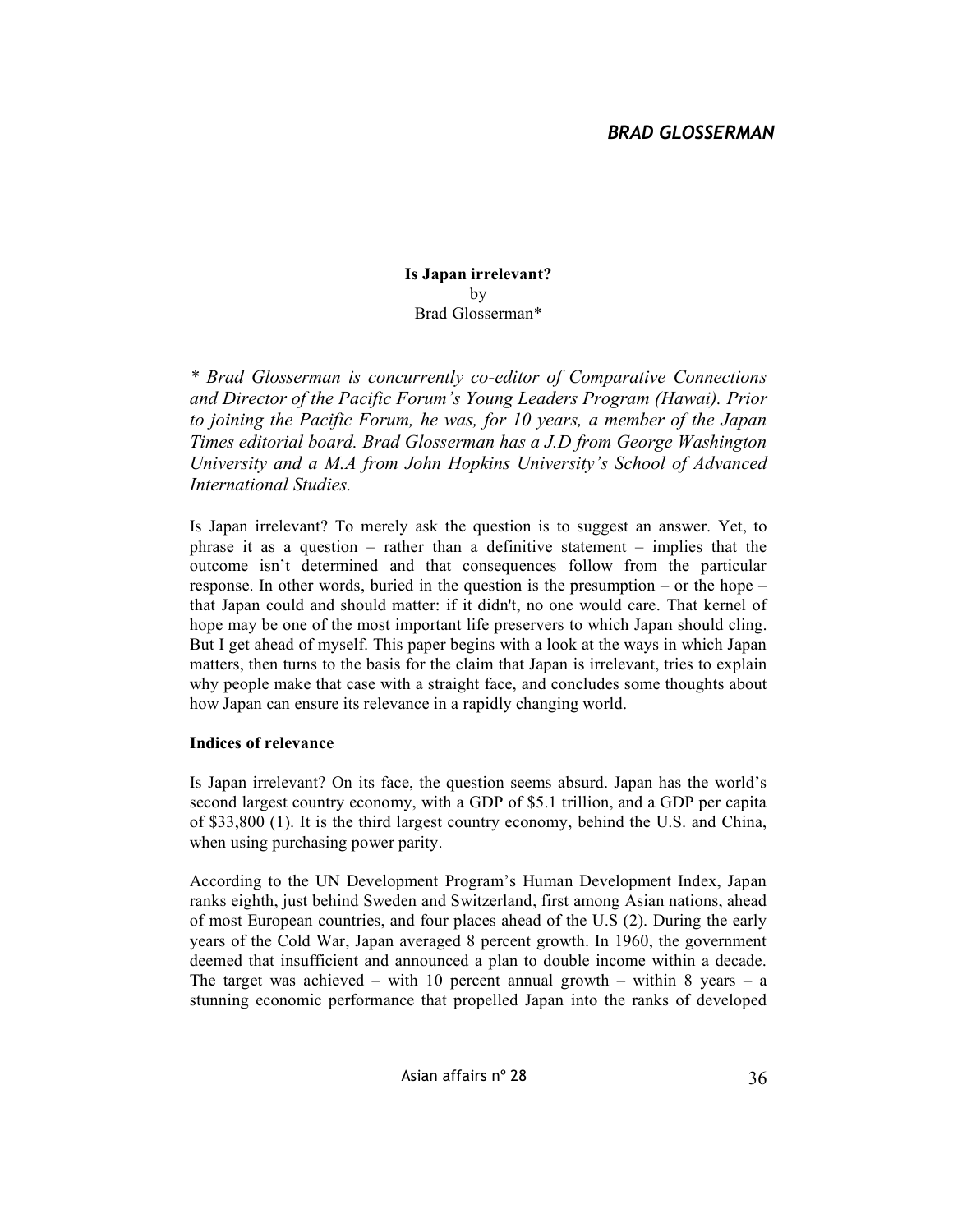nations, earning it a seat in the G-7, the group of leading industrialized nations (the name says it all) and providing an example for developing (especially Asian) nations and a model they could follow.

While Japan stagnated for a decade, it seems to have righted itself. The country recorded 1.8 percent growth in 2003, 2.3 percent in 2004, 2.6 percent in 2005, and 2.7 percent in 2006. Japan Inc. remains formidable. Japanese companies own some of the best brands on the planet. Toyota has overtaken General Motors as the world's biggest vehicle manufacturer. After "the lost decade" of the 1990s, Japanese corporations restructured and have come back leaner and hungrier than before.

Accordingly, Japanese exports grew 8.2 percent in 2006, to reach \$647.3 billion, as imports expanded 11.7 percent to \$579.3 billion, the fifth consecutive year of export increases and the fourth consecutive year of import increases. Exports topped \$600 billion for the first time ever and 2006 was the first time since 1995 that Japan enjoyed five straight years of export growth. The country's foreign exchange reserves now exceed \$1 trillion, having expanded 8.7 percent in 2008 and trail only China.

Japan continues to be a creative and industrious country, continually adding to the world's stock of knowledge. It was number one in the number of patents filed in 2005, outpacing even the U.S., and more than double the number of patents filed by China. Japan is either number one or number two by every measure of patent intensity (3). Spending on R&D as a percentage of GDP ranks it third among OECD nations, surpassed only by Finland and Sweden, and it is fourth in investment in knowledge (as a percentage in GDP) (4).

Japan's foreign direct investment continues to grow, increasing 10.3 percent to \$50.2 billion in 2006. This tops the previous maximum, \$48 billion, recorded in 1990. Portfolio investment grew \$11.7 billion to \$90.1 billion in 2006. Unlike the go-go '80s and '90s, Asia, rather than North America, is the investment destination of choice, claiming \$17.2 billion, and increasing 6 percent from 2005 to 2006 to constitute 34.2 percent of Japan's direct investment. Direct investment in the ASEAN 10 increased 38.4 percent year-on-year to \$6.9 billion (5).

Japan has much more than economic clout. It is the second largest contributor to the United Nations, providing 19.5 percent of the budget (equal to about \$1.08 billion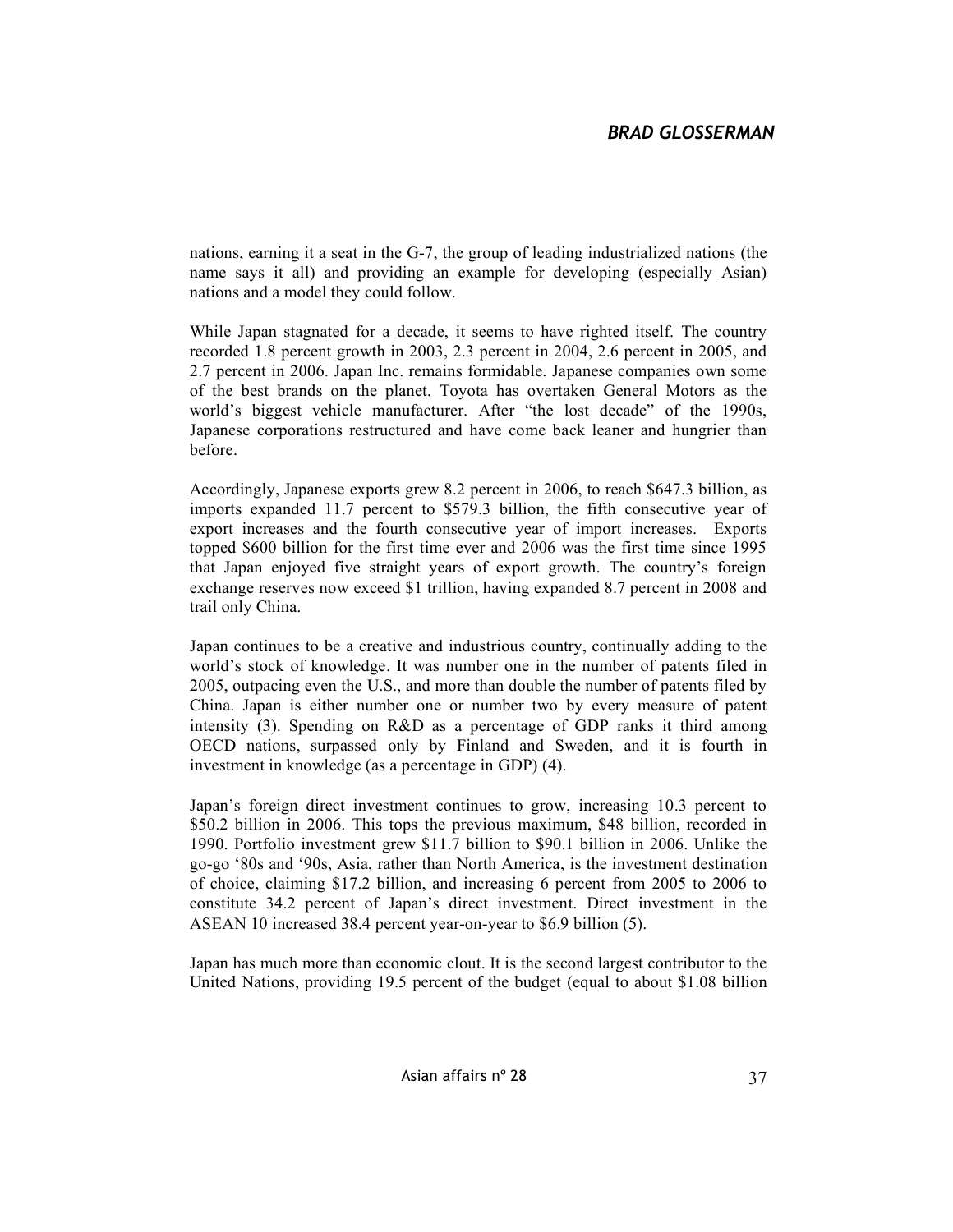in 2008) (6) making it second behind only the U.S. In 2007, Japan was the World Food Program's fifth largest donor with \$119 million; it provides 10 percent of UNICEF's budget, and roughly 20 percent of the UN peacekeeping budget.

Overseas Development Assistance (ODA) has been a pillar of Japanese foreign policy. In 2006, ODA totaled \$11.6 billion, making Japan the world's third largest donor (after the U.S. and the UK). In October 2008, the Japan International Cooperation Agency (JICA) will merge with the Japan Bank of International Cooperation to form the world's largest bilateral development agency with financial resources of \$8.8 billion, a staff of more than 1,600, and operations in some 155 countries. In May 2008, Tokyo hosted the fourth international conference on Africa , the Tokyo International Conference on African Development (TICAD IV), to discuss ways to spur growth across the continent. Japan had previously pledged to increase funding by \$10 billion over a five-year period starting in 2005, particularly in Africa (7).

Finally, there is Japan's soft power. This is created several ways: the attractiveness of its economic model (admittedly, this has diminished in recent years), the appeal of its culture, particularly manga and anime, the stability and safety of its society, its environmental consciousness and its cutting-edge "green" technologies, and its "pacifist" orientation, evidenced by Article 9 of the peace constitution, its emphasis on peaceful solutions to problems, and the self-restraint it has practiced in regard to its military capabilities.

This long list of achievements has conferred upon Japan considerable standing in the world. A 2006 BBC poll of 33 countries found that Japan was the country most widely viewed as having a positive role in the world, with 31 of the countries surveyed giving Japan high marks. However, its closest neighbors, China and South Korea dissented and gave Japan a negative assessment (8).

A recent Foreign Ministry sponsored survey of six ASEAN nations (Indonesia, Malaysia, Philippines, Singapore, Thailand and Vietnam) found that more than 90 percent of respondents in each country considered "friendly" or "somewhat friendly," and more than 90 percent said they considered Japan a "trustworthy" friend or "trustworthy with some reservations." In addition, 93 percent welcomed Japanese companies' business in their countries, and 87 percent were positive toward Japan's active role in the development of Asia (9).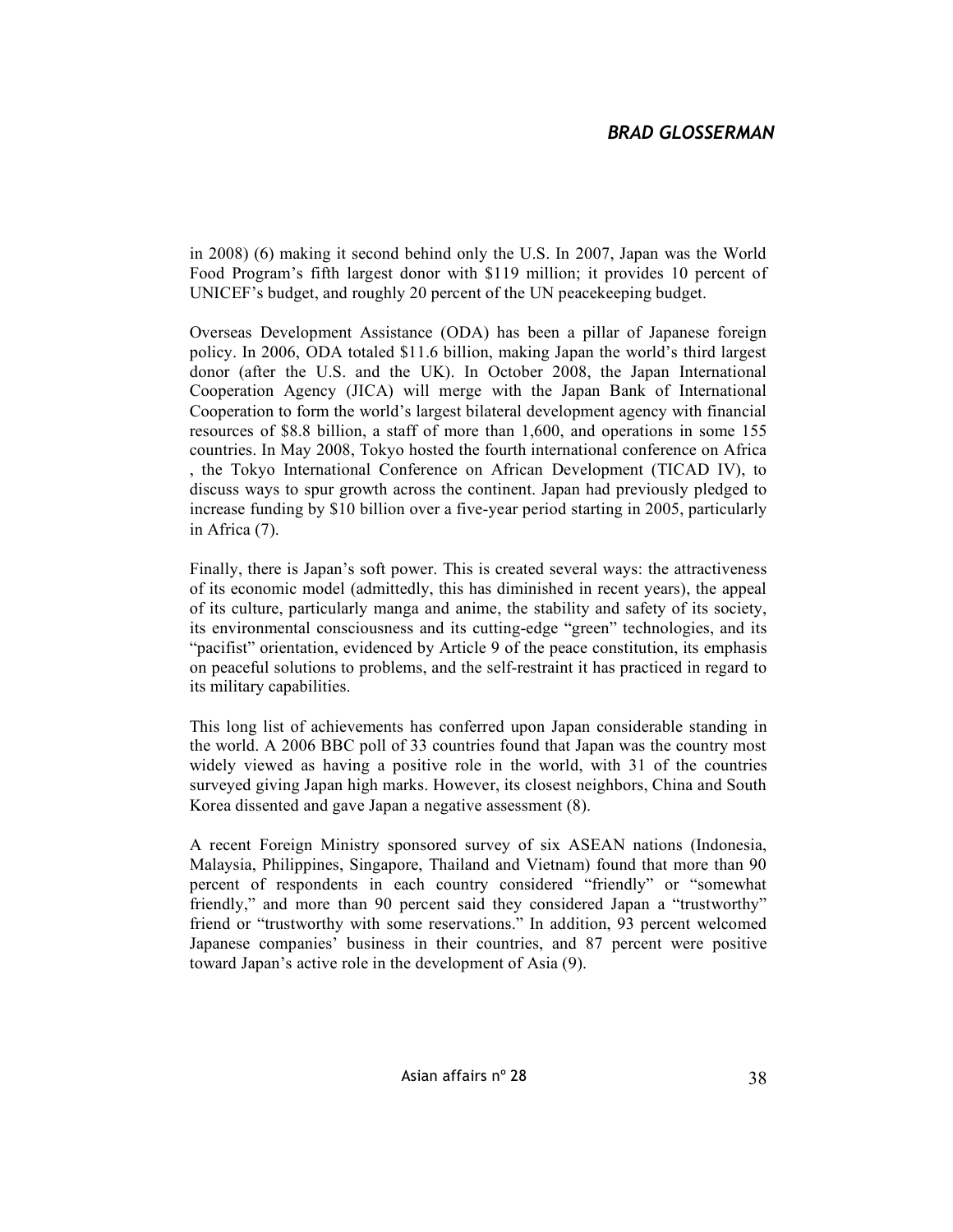### **And yet…**

Nonetheless, here we are pondering if Japan still matters. Throughout Asia and the rest of the world -- even in Japan – the question continues to be asked. The skeptics point to Japan's shrinking share of the world economy: totaling 18 percent in 1980, it fell to 15.4 percent in 2004 and is projected to reach 4 percent in 2050 (10).

Or they highlight Japan's anemic birthrate and its shrinking population: the country's population fell in 2005 for the first year since World War II and, excluding the war years, the first time since the country began collecting data in 1899. Japan has the grayest population in the world – a ticking fiscal time bomb. After peaking at 127.5 million in the last year, the population will slowly decline to somewhere between 92 million and 100 million by 2050 (11). According to IMF projections, "Japan's current demographics imply that the level of real GDP will fall by a cumulative 20 percent over the next century compared with a baseline simulation with a stationary population" (12).

A stagnant or slowly growing economy denies Japan the revenue needed for its once-munificent overseas development assistance. The world's largest aid donor from 1990 to 2001 is now ranked number five, and experts expect it to fall farther. Net ODA totaled \$11.2 billion in 2006, a 9 percent drop from the year before (13).

Typically, the word "irrelevant" comes up in conversations among investors. They look at Japan's abysmally low level of foreign investment – 2.2 percent of GDP, in contrast to 13 percent in the U.S., 18 percent in Germany, and 37 percent in the UK – and see a country on the margins of international business decision making (14 ).

For others, the flip side of Japan's pacifism is its irrelevance in an increasingly menacing world. The inability to protect national interests overseas or to assert national prerogatives in an increasingly "realist" world renders Tokyo a spectator when dealing with many vital issues. Japan's seeming reliance on the U.S. for its defense and security as well as the subordination of its foreign policy that appears to follow, compounds the perception that Japan doesn't matter when it counts.

The image of irrelevance has been compounded by the failure of Japan's two biggest diplomatic campaigns in the last decade: the bid for a permanent seat on the United Nations Security Council and the failure to move forward in the normalization of relations with North Korea. Both have been stymied by Tokyo's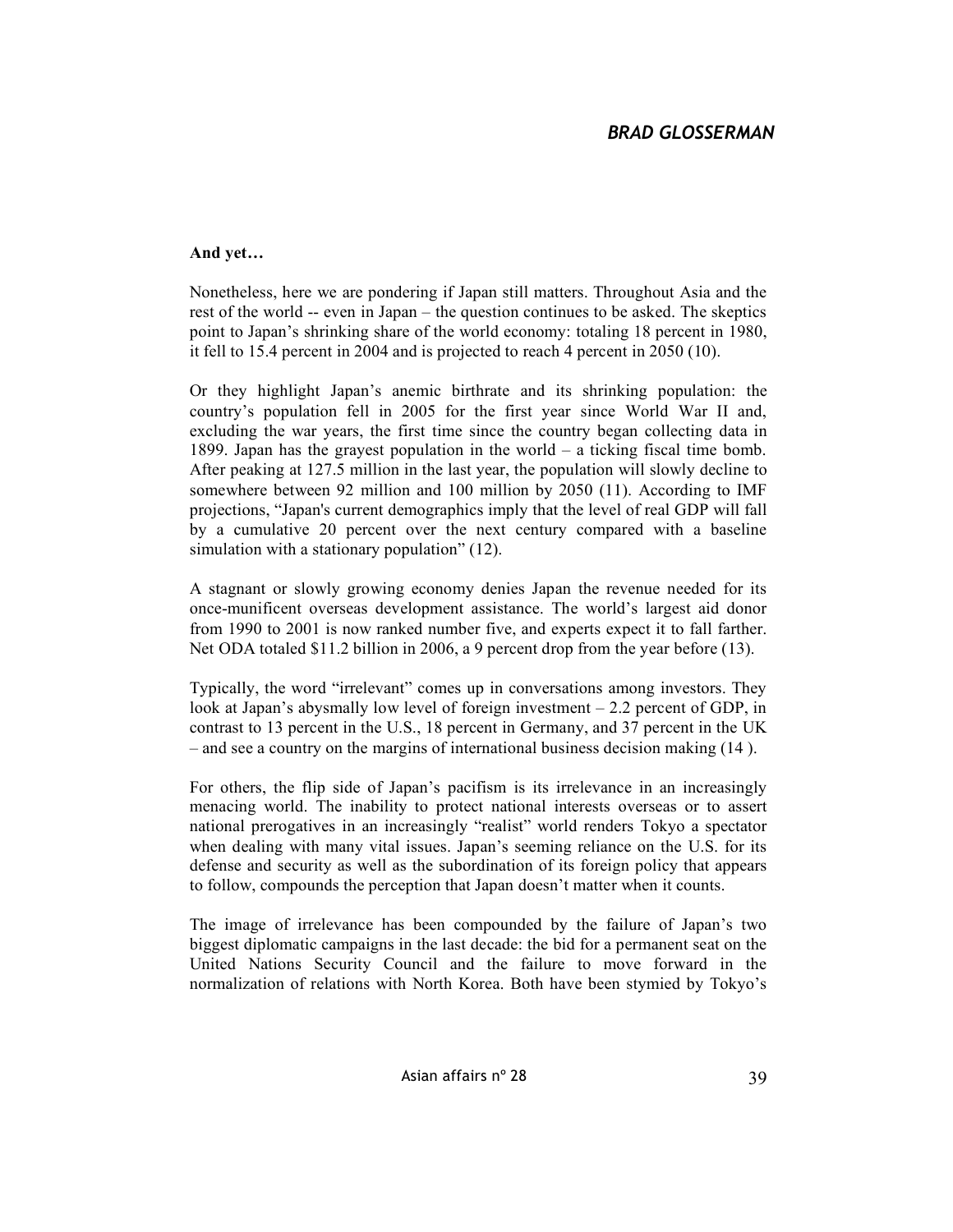tactical and strategic mistakes and factors beyond Japanese control, but the high profile of the two efforts has meant that failure reinforces the image of a weak Japan, incapable of engineering desired outcomes.

Finally, ironically, Japan's assertion of its own uniqueness has contributed to its marginalization. Japanese cultural (and some economic) theorists have insisted on their country's distinctive characteristics. While societies could try to emulate features of the Japanese model, there is also an inherent Japanese quality that defied replication. This identity helped promote the image of Japan as a bridge between East and West. But when the Japanese model faltered and other Asian tigers and dragons roared, that uniqueness distanced Japan from the core concerns of other Asian nations. *Sui generis*, Japan could be marginalized with little to teach (15).

### **China's long shadow**

It is tempting to blame China for the tendency to dismiss Japan. That country has enjoyed blistering growth since 1992 while Japan staggered through "the lost decade" of the 1990s. As Japan grappled with a rapidly changing regional environment and a transformed global order, China was increasing engagement with and outreach to the world. China's leadership evinced growing confidence and a hearty embrace of the future; Japan's seemed indecisive and lost.

Finally, China seems to be involved in virtually every major regional and global issue: Japan is rarely seen as a key player in resolving global and regional issues, and when it is involved, it is cast as a mere spectator. All these contrasts have contributed to the image of the eclipse of Japan.

Of course, the Chinese have nurtured that perception. The government in Beijing was vocal in opposing Japan's view of history, claiming that visits to Yasukuni Shrine were an international offense, and lead opposition to Japan's bid for a UN Security Council seat.

Alternatively, it is sometimes whispered that Japan is merely the handmaiden of the U.S., the junior partner doing its bidding in Asia. On other occasions, it is suggested that China and the U.S. do the burden sharing in Asia, handling – and sometimes dividing – responsibility for regional security concerns between them.

#### **Are the Japanese paranoid?**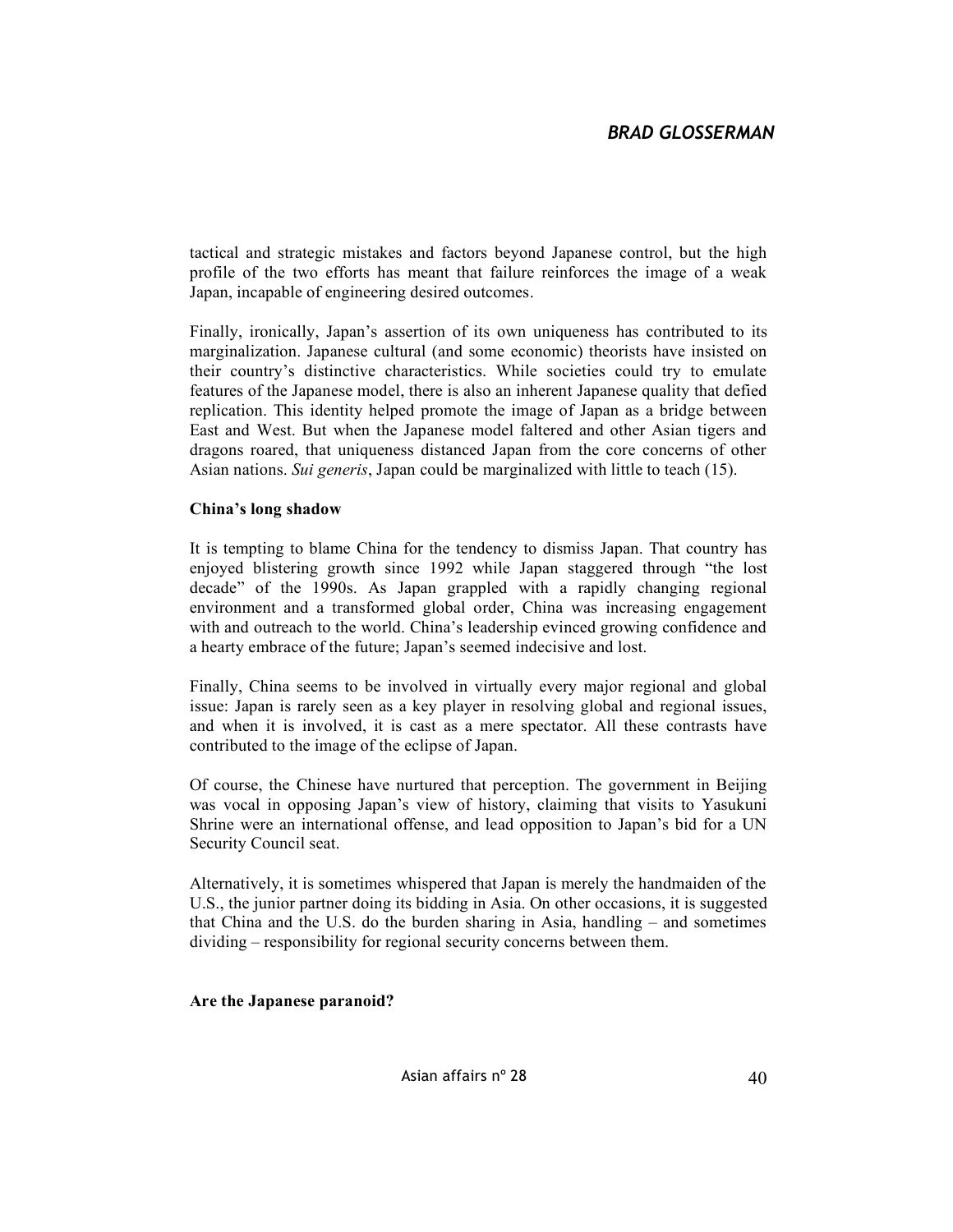But the group most responsible for spreading the view that Japan is irrelevant is, and it is ironic, the Japanese themselves.

When Japan first faltered in the 1990s, the response was measured: shift happens, pendulums swing. Japan had been ascendant in the '80s and the correction of the '90s would be temporary. But as the recession dragged on, it became clear that the post-Cold War world was profoundly different from that which preceded it. Markets were changing in fundamental ways; new threats and security challenges had emerged. Plainly, old solutions were no longer as effective as before (16). Japan had to adjust on a variety of levels but its leadership and its people were slow – if not reluctant – to respond.

This determination to cling to the known was understandable, but it came with a price: not only did Japan under perform compared to its potential – by some estimates, Japan's economy would have been 25 percent larger if it had embraced reform in the early 1990s – but it looked even weaker when contrasted with China's dynamism.

I'm not sure whether the Japanese weighed the equities and decided to opt out of competition with China, but in numerous discussions and documents, the Japanese make the comparison and conclude that their country does not look good. The mood is darkened by other factors: China's huge population, its nuclear arsenal, its permanent seat on the United Nations Security Council, and, most significantly, its confidence. For Japan that has long seen itself as the leader of Asia, a standard bearer for the region, and a spokesperson for its interests, this new status is especially painful.

Meanwhile, Japanese lament their country's reactive diplomacy. China's energetic outreach to Southeast Asia has been matched by Japan's economic partnership agreements. Yet the efforts to ensure that those deals do not offend powerful domestic constituencies, in particular the agriculture and the medical lobbies, has limited their impact, highlighted the very issue they were intended to solve – China's successful engagement with the region.

In recent months, an unprecedented political situation in Tokyo has darkened the gloom. The opposition victory in the July 2007 Upper House elections divided control of the Diet, and the result has been a determined effort by the opposition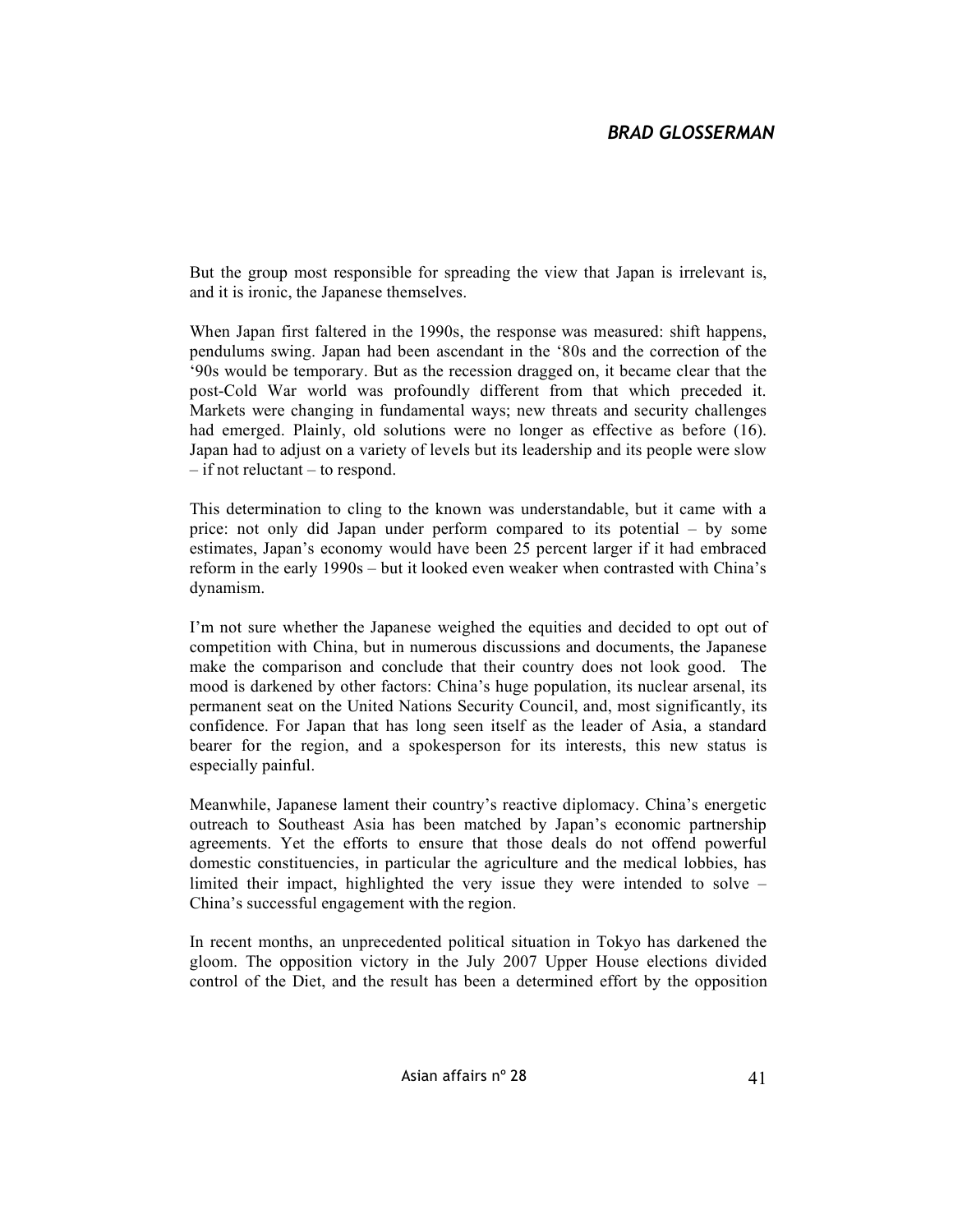Democratic Party of Japan (DPJ) to force a general election and virtual legislative paralysis.

Japan strategists bemoan the situation, knowing that inaction threatens to further marginalize Japan. Yet the leadership refuses to muster the political will to act on controversial issues, either because it refuses to risk offending the public or, in a tactical move, refuses to blame the opposition for undermining the national interest. Either way, it compounds the image of an ineffectual leadership (17).

Insecurity – sometimes a synonym for irrelevance – in Japan is magnified by a fear of neglect by the United States. Japanese accuse the U.S. of betrayal as Washington moves forward in its negotiations with North Korea.

There is a worry among Japanese strategists that the Bush administration is so eager to cut a deal with Pyongyang that it will overlook North Korean cheating and may even turn a blind eye to a nuclear-capable North Korea. Even more likely in Japanese eyes is the possibility that the U.S. will take North Korea off the list of state sponsors of terrorism before Japan resolves the problems of its abductees. Abandonment by its ally would be taken as yet more proof of Japan's irrelevance.

Strategists in Tokyo are equally keen to discern a shift in U.S. attentions from Tokyo to Beijing. This phenomenon was first noted in 1998, when then U.S. President Bill Clinton flew from Washington to Beijing without stopping in Japan on either leg. Thus, the Japanese discovered something even worse than Japan bashing -- "Japan passing" – and have been vigilant ever since to its reappearance. China's central role in the Six Party Talks, U.S. attempts to enlist Beijing to deal with a wide range of regional and global issues, and Beijing's preference for "great power relations" all trigger alarms in Tokyo. Despite U.S. assurances, Japanese are quick to see U.S.-Japan and U.S.-China relations in zero-sum terms (18). Every U.S. overture threatens to distance Japan from its ally. Again, Japan's irrelevance is the explanation.

#### **Making a virtue of necessity**

Trends are against Japan. The country is aging, the population shrinking and no radical change is in sight. Its economy is mature and lacks the dynamism of its neighbors; there is virtually nothing Tokyo can do to return to the go-go days of the Bubble (and it probably shouldn't try to relive them).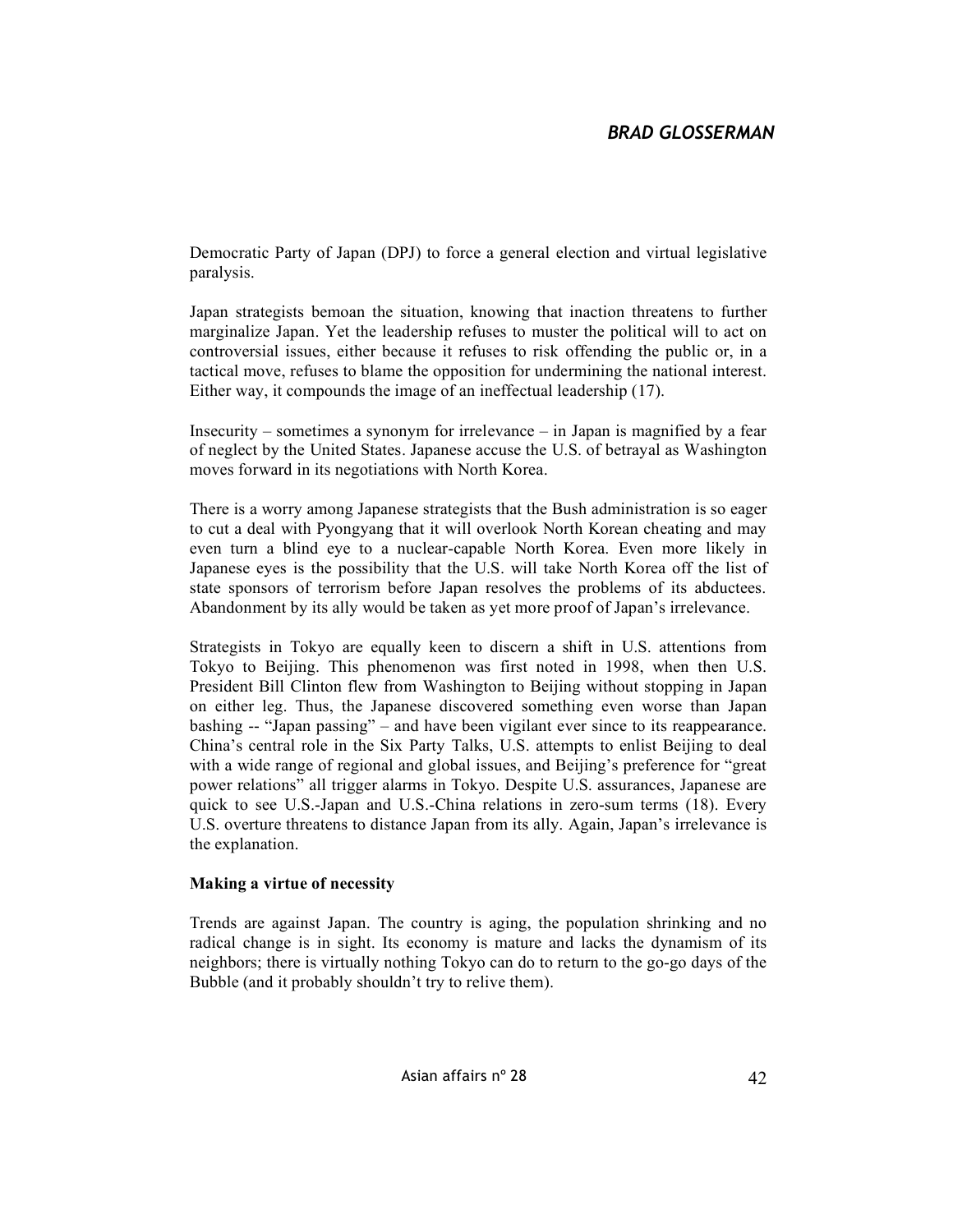On the other hand, the trends shouldn't matter. Japan is still extraordinarily rich by virtually any standard. Japan doesn't have to be number one or even number two to be relevant or to make a huge difference in the world. Indeed, a focus on the quantity of Japan's international contributions, rather than their quality, is a mistake.

Japan should do more to make the most effective use of its increasingly limited resources. That requires a grand strategy, which Japan has been lacking in recent years (19). Tokyo must embrace a more creative diplomacy that plays to Japan's strengths: creative, highly skilled individuals, innovative technological solutions, and skilled and patient diplomacy. Japan should emphasize its global interests, its unflinching support for peaceful resolution of conflicts, its contributions to reconstruction, and its support for good governance.

❆❆❆❆❆❆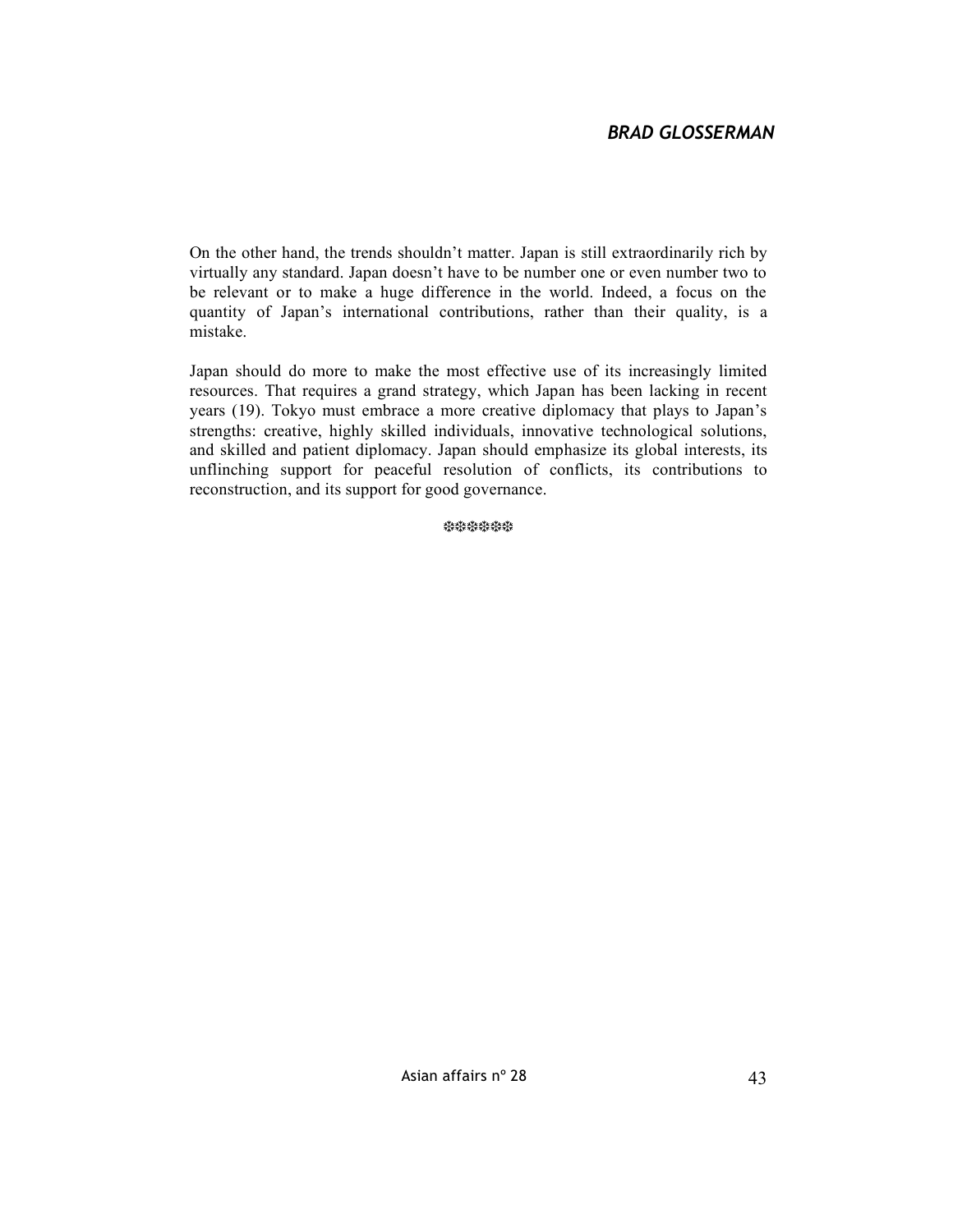#### **Brad Glosserman's notes**

.- CIA World Fact Book, www.cia.gov/library/publications/the-worldfactbook/geos/ja.html

.- 2005 figures. Available at http://hdrstats.undp.org/indicators/9.html

.- World Intellectual Property Organization, World Patent Report: Statistics on Worldwide Patent Activities, 2007 edition, www.wipo.int/export/sites/www/freepublications/en/patents/931/wipo\_pub\_931.pdf

.- OECD

 $\overline{a}$ 

http://stats.oecd.org/wbos/viewhtml.aspx?queryname=470&querytype=view&lang  $=$ en

.- All figures Japan External Trade Organization.

.- http://www.un.org/News/Press/docs/2008/sgsm11433.doc.htm

- .- http://www.jica.go.jp/english/about/pres.html
- .- http://www.globescan.com/news\_archives/bbc06-3/index.html
- .- http://www.mofa.go.jp/announce/announce/2008/5/1179528\_1010.html
- .- Joi Ito, "Japan and its GDP," joi.ito.com/archives/2008/01/16/japan\_and\_its\_gdp.html
- .- http://www.glocom.org/special\_topics/social\_trends/20030128\_trends\_s25/index.html
- .- ibid.
- .- "Japan number 5 ODA donor: OECD," Kyodo News, April 3, 2008.
- .- http://www.jetro.go.jp/en/jetro/activities/fdi/
- .- I thank Carl Baker for this argument.

.- There are many explanations for this behavior, but the one I prefer is that, being a very conservative society, the Japanese opted for stability rather than potentially wrenching